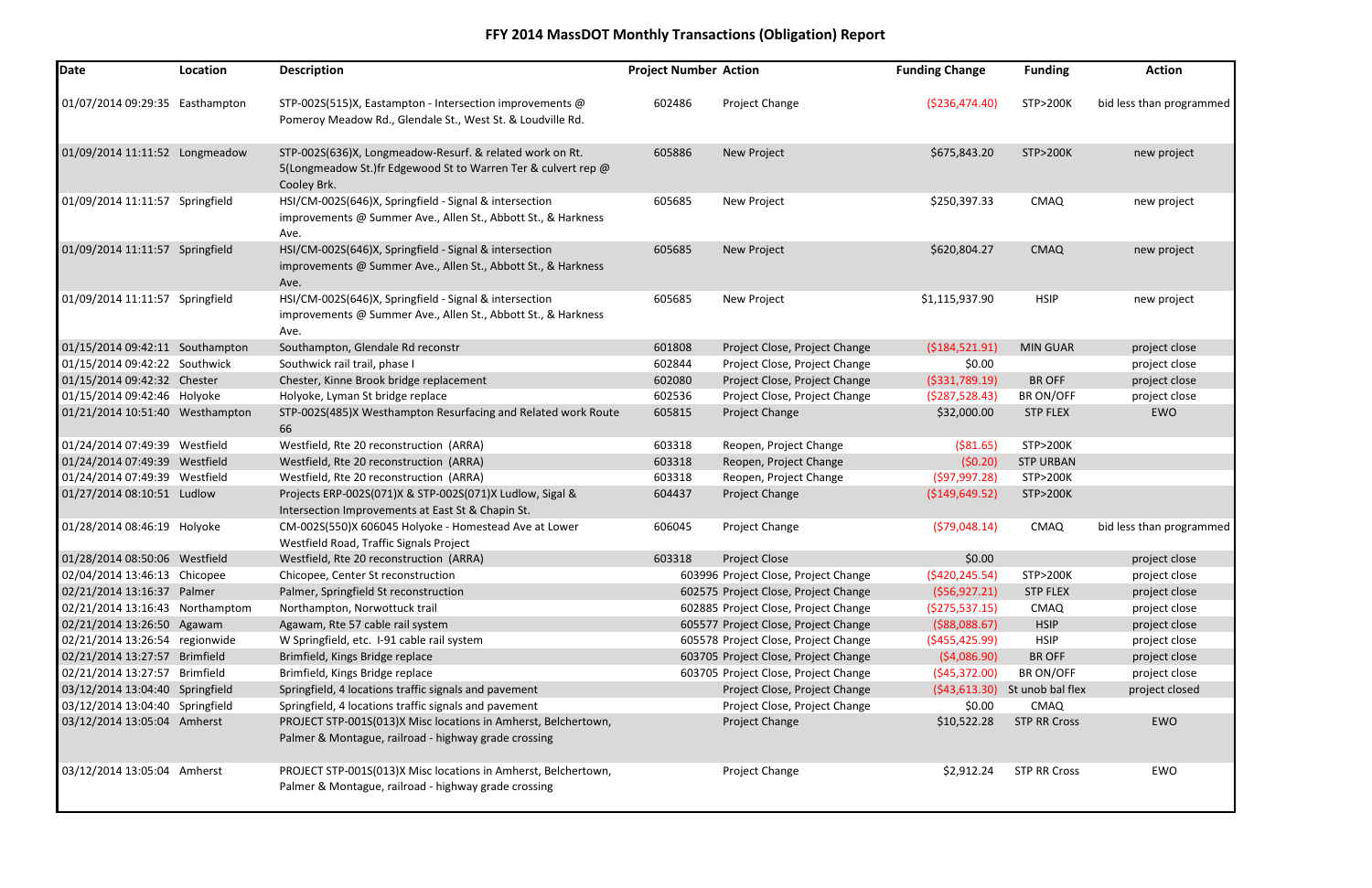| Date                            | Location | <b>Description</b>                                                                                                          | <b>Project Number Action</b> |                               | <b>Funding Change</b> | <b>Funding</b>     | <b>Action</b>                                              |
|---------------------------------|----------|-----------------------------------------------------------------------------------------------------------------------------|------------------------------|-------------------------------|-----------------------|--------------------|------------------------------------------------------------|
| 03/12/2014 13:05:13 Palmer      |          | PROJECT BRZ-001S(079)X Palmer/Belchertown: River Street over<br>Swift River, BR# B5-2=P-1-1 Bridge Replacement              |                              | <b>Project Change</b>         | \$30,455.36           | <b>BR OFF</b>      | EWO                                                        |
| 03/12/2014 13:10:17 Chicopee    |          | PROJECT BR-001S(163)X Chicopee Replace Rte 141 (Montgomery<br>St.) over the Chicopee River BR# C-13-011                     | 600992                       | Project Change                | \$46,197.12           | <b>BRON/OFF</b>    | EWO                                                        |
| 03/18/2014 15:44:39 Southampton |          | Southampton, Pomeroy Meadow Road reconstruction                                                                             | 601174                       | Project Close, Project Change | \$0.00                |                    | project close                                              |
| 03/18/2014 15:45:48 Southwick   |          | PROJECT HP-001S(657)X Southwick, Rail Trail Extension from Point<br>Grove Rd. to the Westfield City Line (Phase II)         | 604443                       | Project Change                | (50.01)               | <b>HPP</b>         | sb project close                                           |
| 03/18/2014 15:45:48 Southwick   |          | PROJECT HP-001S(657)X Southwick, Rail Trail Extension from Point<br>Grove Rd. to the Westfield City Line (Phase II)         | 604443                       | Project Change                | ( \$209, 305.68)      | <b>HPP</b>         | sb project close                                           |
| 03/18/2014 15:49:19 Sandisfield |          | NHP-002S(651)X, Sandifield - Bridge Maint. #S-03-033, Rt. 8 (South<br>Main St.) over West Branch Farmington River, Phase I  | 607469                       | New Project                   | \$678,688.00          | <b>NHPP</b>        | new project                                                |
| 03/19/2014 16:27:36 Springfield |          | SPRINGFIELD, 4 LOCATIONS, TRAFFIC SIGNALS & PAVEMENT                                                                        |                              | Reopen, Project Change        | \$43,613.30           | <b>STATE UNOBL</b> | EWO                                                        |
| 03/19/2014 16:27:36 Springfield |          | SPRINGFIELD, 4 LOCATIONS, TRAFFIC SIGNALS & PAVEMENT                                                                        |                              | Reopen, Project Change        | \$10,027.23           | <b>STP FLEX</b>    | EWO                                                        |
| 03/25/2014 14:03:28 Easthampton |          | NHP-91-1(170), Easthampton-Northampton - Interstate<br>Maintenance & related work on I-91.                                  | 606582                       | New Project                   | \$12,158,247.00       | <b>NHPP</b>        | new project                                                |
| 03/28/2014 14:14:52 Chester     |          | PROJECT STP-001S(689)X, Chester - Huntington, Rte 20 resurfacing<br>and rel. work                                           | 602314                       | <b>Project Change</b>         | (5182, 134.04)        | <b>STP FLEX</b>    | reduction in obligation<br>amount to match<br>expenditures |
| 03/28/2014 14:14:52 Chester     |          | PROJECT STP-001S(689)X, Chester - Huntington, Rte 20 resurfacing<br>and rel. work                                           | 602314                       | <b>Project Change</b>         | ( \$169,999.00)       | <b>STP FLEX</b>    | reduction in obligation<br>amount to match<br>expenditures |
| 03/28/2014 14:15:11 Ludlow      |          | Ludlow, East St signal and intersection improvements                                                                        | 604437                       | Project Close                 | \$0.00                | <b>ARRA</b>        | project close                                              |
| 03/28/2014 14:15:59 Holyoke     |          | HP/STP-002S(292)X, Holyoke - Rehab. of Pleasant St. from Yale St.<br>northerly to Northampton St.                           | 602925                       | <b>Project Change</b>         | ( \$346,002.64)       | STP E              | reduction in obligation<br>amount to match<br>expenditures |
| 03/28/2014 14:17:09 Springfield |          | PROJECT 01SA(684), Springfield reconstruction State St.                                                                     | 604447                       | Project Change                | ( \$276, 645.96)      | <b>SEC 115</b>     | reduction in obligation<br>amount to match<br>expenditures |
| 03/28/2014 14:17:09 Springfield |          | PROJECT 01SA(684), Springfield reconstruction State St.                                                                     | 604447                       | Project Change                | (51, 291.51)          | <b>TRANS IMPR</b>  | reduction in obligation<br>amount to match<br>expenditures |
| 03/28/2014 14:17:24 Norhampton  |          | Project HP-091-1(160), Northampton, DESIGN, Rte I-91 Interchange<br>Exit 19 @ Rte 9 / Damon Rd. Consultant Contract # 53495 | 604597                       | Project Change                | (5507, 926.83)        | <b>HPP</b>         | reduction in obligation<br>amount to match<br>expenditures |
| 03/31/2014 08:15:54 Northampton |          | Project HP-091-1(160), Northampton, DESIGN, Rte I-91 Interchange<br>Exit 19 @ Rte 9 / Damon Rd. Consultant Contract # 53495 | 604597                       | Project Change                | \$36,727.16           | <b>HPP</b>         | EWO                                                        |
| 04/10/2014 08:10:27 Southwick   |          | Southwick rail trail                                                                                                        | 604443                       | Project Close                 | \$0.00                |                    | project close                                              |
| 04/10/2014 08:10:45 Holyoke     |          | HP/STP-002S(292)X, Holyoke - Rehab. of Pleasant St. from Yale St.<br>northerly to Northampton St.                           | 602925                       | <b>Project Change</b>         | \$323,999.00          | STP E              | funds re-obligated for<br>invoice                          |
| 04/10/2014 08:10:51 Springfield |          | PROJECT 01SA(684), Springfield reconstruction State St.                                                                     | 604447                       | Project Change                | \$39,222.96           | <b>SEC 115</b>     | funds re-obligated for<br>invoice                          |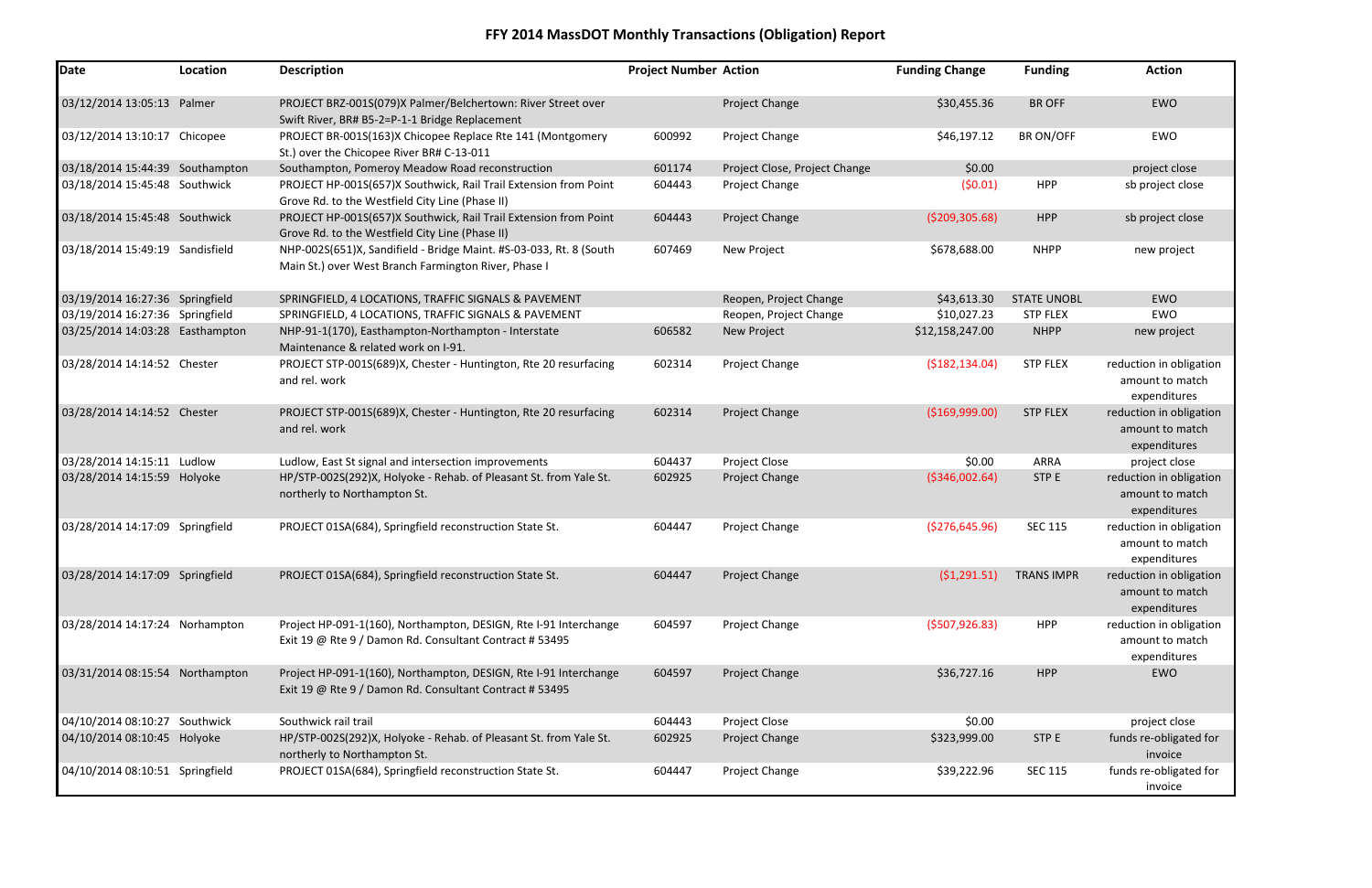| <b>Funding</b>     | <b>Action</b>            |
|--------------------|--------------------------|
| <b>TRANS IMP</b>   | funds re-obligated for   |
| <b>PROJECT</b>     | invoice                  |
| <b>CMAQ</b>        | project close            |
| <b>STP SAFETY</b>  | project close            |
| <b>STP SAFETY</b>  | project close            |
| <b>STP&gt;200K</b> | <b>EWO</b>               |
| <b>STP FLEX</b>    | project close            |
| <b>STP&gt;200K</b> | bid more than            |
|                    | programmed               |
| <b>REDIST</b>      | project close            |
| <b>STP ENH</b>     | project close            |
| <b>HPP</b>         | bid more than            |
|                    | programmed               |
| <b>STP ENH</b>     | bid more than            |
|                    | programmed               |
| <b>STP ENH</b>     | bid less than programmed |
| <b>CMAQ</b>        | <b>EWO</b>               |
| <b>BR OFF</b>      | bid less than programmed |
| <b>HSIP</b>        | bid more than            |
|                    | programmed               |
| IM                 | <b>EWO</b>               |
| <b>IM</b>          | <b>EWO</b>               |
| <b>STP SAFETY</b>  | FWO                      |
| IM                 | <b>EWO</b>               |
| <b>STP SAFETY</b>  | <b>EWO</b>               |
| <b>IM</b>          | <b>EWO</b>               |
| <b>STP FLEX</b>    | project close            |
| <b>NHS</b>         | project close            |
| <b>SCENIC BYW</b>  | new project              |
| <b>BRON</b>        | project close            |
| <b>STP URBAN</b>   | <b>EWO</b>               |

| <b>Date</b>                     | Location | <b>Description</b>                                                                                                                      | <b>Project Number Action</b> |                               | <b>Funding Change</b> | <b>Funding</b>                     | <b>Action</b>                     |
|---------------------------------|----------|-----------------------------------------------------------------------------------------------------------------------------------------|------------------------------|-------------------------------|-----------------------|------------------------------------|-----------------------------------|
| 04/10/2014 08:10:51 Springfield |          | PROJECT 01SA(684), Springfield reconstruction State St.                                                                                 | 604447                       | Project Change                | \$1,291.51            | <b>TRANS IMP</b><br><b>PROJECT</b> | funds re-obligated for<br>invoice |
| 04/16/2014 07:56:25 Springfield |          | Springfield I-91 weave elimination                                                                                                      | 602965                       | Project Close, Project Change | (50.02)               | <b>CMAQ</b>                        | project close                     |
| 04/23/2014 09:03:58 Springfield |          | Springfield I-91 highway lighting                                                                                                       | 605814                       | Project Close, Project Change | \$0.00                | <b>STP SAFETY</b>                  | project close                     |
| 04/23/2014 09:03:58 Springfield |          | Springfield I-91 highway lighting                                                                                                       | 605814                       | Project Close, Project Change | ( \$206,475.63)       | <b>STP SAFETY</b>                  | project close                     |
| 04/29/2014 08:54:32 Chicopee    |          | PROJECT STP-002S(141), Chicopee-South Hadley, resurfacing & rel<br>work Rte 33 (Memorial Dr.)                                           | 605260                       | Project Change                | \$21,748.00           | <b>STP&gt;200K</b>                 | EWO                               |
| 05/02/2014 08:48:23 Chicopee    |          | Chicopee Rte 141 bridge replace                                                                                                         | 600992                       | Project Close, Project Change | (572.21)              | <b>STP FLEX</b>                    | project close                     |
| 05/02/2014 08:49:58 Westfield   |          | STP-002S(570)X, Westfield-Reconstr.Rt.187/Feeding Hills Rd. east<br>Old Feeding Hills Rd. to Agawam T.L.& Rehab.W-25-054 & W-25-<br>055 | 604442                       | Project Change                | \$132,315.20          | <b>STP&gt;200K</b>                 | bid more than<br>programmed       |
| 05/02/2014 08:50:28 Longmeadow  |          | Longmeadow I-91 call boxes                                                                                                              | 605711                       | Project Close, Project Change | ( \$233, 946.14)      | <b>REDIST</b>                      | project close                     |
| 05/08/2014 14:54:17 Easthampton |          | Easthampton, Manhan trail design agreement                                                                                              |                              | Project Close, Project Change | (56,683.25)           | <b>STP ENH</b>                     | project close                     |
| 05/08/2014 14:55:29 Holyoke     |          | HP-002S(618)X, 603263, Holyoke, Canal Walk Extension, Includes<br>rehab of H-12-062, Construction                                       | 603263                       | Project Change                | \$2,062.78            | <b>HPP</b>                         | bid more than<br>programmed       |
| 05/08/2014 14:55:29 Holyoke     |          | HP-002S(618)X, 603263, Holyoke, Canal Walk Extension, Includes<br>rehab of H-12-062, Construction                                       | 603263                       | Project Change                | \$95,117.00           | <b>STP ENH</b>                     | bid more than<br>programmed       |
| 05/08/2014 14:55:54 Agawam      |          | STP-002S(558)X, 603731, Agawam, Bike Loop connecting<br><b>Connecticut Riverwalk with Main Street</b>                                   | 603731                       | Project Change                | ( \$360, 817.84)      | <b>STP ENH</b>                     | bid less than programmed          |
| 05/15/2014 12:26:47 Springfield |          | SPRINGFIELD, 4 LOCATIONS, TRAFFIC SIGNALS & PAVEMENT                                                                                    |                              | Project Change                | \$39,834.40           | <b>CMAQ</b>                        | EWO                               |
| 05/21/2014 15:24:30 Westampton  |          | STP-002S(562)X, Westampton - OFF SYSTEM Bridge Rehab. #W-27-<br>015, North Road over Roberts Meadow Brook.                              | 604339                       | Project Change                | (577,511.63)          | <b>BR OFF</b>                      | bid less than programmed          |
| 05/21/2014 15:24:46 Holyoke     |          | HSI-002S(625)X, 606904, Holyoke Cherry Street Signal Installation                                                                       | 606904                       | Project Change                | \$98,610.30           | <b>HSIP</b>                        | bid more than<br>programmed       |
| 05/21/2014 15:25:06 Springfield |          | SPRINGFIELD, RTE I-91, REMOVE, INSTALL, HWY ILLUMINATION                                                                                |                              | Project Change                | \$150,305.90          | IM                                 | EWO                               |
| 05/21/2014 15:25:06 Springfield |          | SPRINGFIELD, RTE I-91, REMOVE, INSTALL, HWY ILLUMINATION                                                                                |                              | Project Change                | \$0.19                | <b>IM</b>                          | EWO                               |
| 05/21/2014 15:25:12 Longmeadow  |          | PROJECT IM/STP-91-1(157), Longmeadow - Springfield, Rte I-91<br>Resurfacing and Guardrail Safety Improvements                           | 604639                       | Project Change                | \$925.69              | <b>STP SAFETY</b>                  | EWO                               |
| 05/21/2014 15:25:12 Longmeadow  |          | PROJECT IM/STP-91-1(157), Longmeadow - Springfield, Rte I-91<br>Resurfacing and Guardrail Safety Improvements                           | 604639                       | Project Change                | \$79,743.09           | IM                                 | EWO                               |
| 05/21/2014 15:25:12 Longmeadow  |          | PROJECT IM/STP-91-1(157), Longmeadow - Springfield, Rte I-91<br>Resurfacing and Guardrail Safety Improvements                           | 604639                       | Project Change                | \$0.00                | <b>STP SAFETY</b>                  | EWO                               |
| 05/21/2014 15:25:17 Holyoke     |          | PROJECT IM-091-1(162), Holyoke, Rte. I-91 resurfacing and related<br>work                                                               | 604605                       | Project Change                | \$145,428.30          | IM                                 | EWO                               |
| 05/22/2014 13:32:49 Northampton |          | Northampton, Norwotuck path extension                                                                                                   | 601180                       | Project Close, Project Change | (5334.06)             | <b>STP FLEX</b>                    | project close                     |
| 05/22/2014 13:35:37 Westfield   |          | Westfield Rte 202 pavement                                                                                                              | 605134                       | Project Close, Project Change | (5283,597.08)         | <b>NHS</b>                         | project close                     |
| 05/22/2014 13:48:53 regionwide  |          | SB11(011), Jacob's Ladder Trail Scenic byway (PVPC), Blanche<br>Barlow Acres/Goose Pond Recreational Access Project.                    |                              | New Project                   | \$27,200.00           | <b>SCENIC BYW</b>                  | new project                       |
| 05/22/2014 14:27:45 Palmer      |          | Palmer, Park St bridge replace                                                                                                          | 111309                       | Project Close, Project Change | ( \$336.75)           | <b>BRON</b>                        | project close                     |
| 05/29/2014 10:24:47 Holyoke     |          | PROJECT STP-001S(344)X, Holyoke, Commercial St. Reconstruction                                                                          | 602420                       | Project Change                | \$27.18               | <b>STP URBAN</b>                   | EWO                               |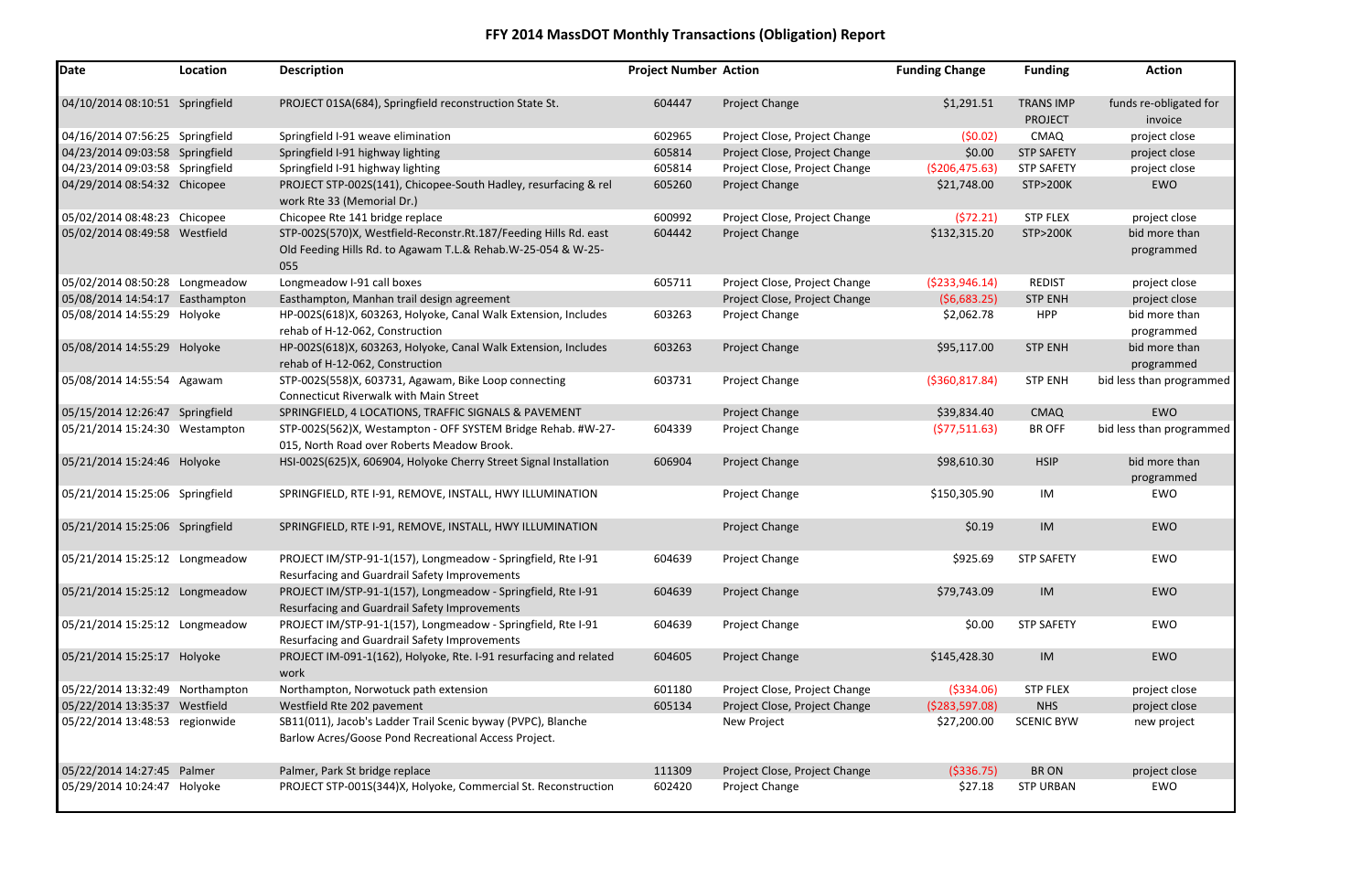| <b>Date</b>                     | Location              | <b>Description</b>                                                                                                                       | <b>Project Number Action</b> |                               | <b>Funding Change</b> | <b>Funding</b>     | <b>Action</b>               |
|---------------------------------|-----------------------|------------------------------------------------------------------------------------------------------------------------------------------|------------------------------|-------------------------------|-----------------------|--------------------|-----------------------------|
| 05/29/2014 10:24:47 Holyoke     |                       | PROJECT STP-001S(344)X, Holyoke, Commercial St. Reconstruction                                                                           | 602420                       | Project Change                | \$256.01              | <b>STP URBAN</b>   | EWO                         |
| 05/29/2014 10:24:47 Holyoke     |                       | PROJECT STP-001S(344)X, Holyoke, Commercial St. Reconstruction                                                                           | 602420                       | Project Change                | \$48,916.81           | <b>STP&gt;200K</b> | EWO                         |
| 05/29/2014 10:25:34 Springfield |                       | NHP-291-2(019) 606345, Springfield. Route I-291 over Page<br>Boulevard. Bridge Deck Replacement #S-24-077                                | 606345                       | Project Change                | ( \$154, 578.40)      | <b>NHPP</b>        | bid less than programmed    |
| 06/09/2014 10:42:10 Chicopee    |                       | Chicopee Rte 33 resurfacing                                                                                                              | 605260                       | Project Close, Project Change | (50.57)               | <b>STP&gt;200K</b> | project close               |
| 06/27/2014 16:01:19 Holyoke     |                       | HP/STP-002S(292)X, Holyoke - Rehab. of Pleasant St. from Yale St.<br>northerly to Northampton St.                                        | 602925                       | New Project                   | \$1,719,118.90        | <b>CMAQ</b>        | new project                 |
| 06/27/2014 16:01:19 Holyoke     |                       | HP/STP-002S(292)X, Holyoke - Rehab. of Pleasant St. from Yale St.<br>northerly to Northampton St.                                        | 602925                       | New Project                   | \$824,607.00          | <b>SRTS</b>        | new project                 |
| 06/27/2014 16:01:19 Holyoke     |                       | HP/STP-002S(292)X, Holyoke - Rehab. of Pleasant St. from Yale St.<br>northerly to Northampton St.                                        | 602925                       | New Project                   | \$146,580.89          | <b>CMAQ</b>        | new project                 |
| 06/27/2014 16:01:19 Holyoke     |                       | HP/STP-002S(292)X, Holyoke - Rehab. of Pleasant St. from Yale St.<br>northerly to Northampton St.                                        | 602925                       | New Project                   | \$5,601.01            | <b>CMAQ</b>        | new project                 |
| 07/11/2014 13:00:13 Northampton |                       | STP-002S(620)X, #606665, Northampton - Resurfacing & related<br>work on Rte. 10.                                                         | 606665                       | Project Change                | \$38,115.20           | <b>STP 5-200K</b>  | bid more than<br>programmed |
| 07/11/2014 13:00:31 Springfield |                       | HSI/CM-002S(646)X, Springfield - Signal & intersection<br>improvements @ Summer Ave., Allen St., Abbott St., & Harkness<br>Ave.          | 605685                       | Project Change                | \$30,037.62           | <b>CMAQ</b>        | bid more than<br>programmed |
| 07/11/2014 13:00:31 Springfield |                       | HSI/CM-002S(646)X, Springfield - Signal & intersection<br>improvements @ Summer Ave., Allen St., Abbott St., & Harkness<br>Ave.          | 605685                       | Project Change                | \$215,817.30          | <b>HSIP</b>        | bid more than<br>programmed |
|                                 | 7/16/2014 Northampton | Northampton Railroad Station -- flex CMAQ funds from FHWA to<br>FRA for administration                                                   |                              |                               | \$560,000.00          | <b>CMAQ</b>        | funds transfer to FRA       |
| 07/30/2014 10:35:11 Springfield |                       | Springfield RTE I-91 highway illumination                                                                                                |                              | Project Change                | ( \$150, 304.90)      | IM                 |                             |
| 08/04/2014 09:59:06 Springfield |                       | Springfield I-91 remove, install hwy illumination                                                                                        |                              | Project Change                | \$150,304.90          | IM                 | funds restored              |
| 08/13/2014 08:27:18 Longmeadow  |                       | STP-002S(636)X, Longmeadow-Resurf. & related work on Rt.<br>5(Longmeadow St.)fr Edgewood St to Warren Ter & culvert rep @<br>Cooley Brk. | 605886                       | Project Change                | \$168,898.40          | <b>STP&gt;200K</b> | bid more than<br>programmed |
| 08/13/2014 08:27:18 Longmeadow  |                       | STP-002S(636)X, Longmeadow-Resurf. & related work on Rt.<br>5(Longmeadow St.)fr Edgewood St to Warren Ter & culvert rep @<br>Cooley Brk. | 605886                       | Project Change                | \$0.00                |                    | bid more than<br>programmed |
| 08/19/2014 11:19:45 regionwide  |                       | Regional Traveler Information Center expansion, Mass County<br>Roads                                                                     |                              | Project Close, Project Change | \$0.00                |                    | project close               |
| 08/19/2014 15:41:19 Sandisfield |                       | PROJECT BRZ-001S(776)X, Sandisfield, Replace BR# S-03-023<br>Norfolk Rd. / Sandy Brook                                                   | 604139                       | Reopen, Project Change        | \$29,009.82           | <b>BR OFF</b>      | project reopen for EWO      |
| 08/19/2014 15:43:17 Palmer      |                       | PROJECT BRZ-000S(476)X PALMER S MAIN ST, BRIDGE<br>REPLACEMENT                                                                           |                              | Reopen, Project Change        | \$10,609.30           | <b>BR OFF</b>      | project reopen for EWO      |
|                                 | 8/21/2014 Springfield | Union Station, Springfield CMAQ funds flexed to FTA for<br>administration                                                                |                              | New Project                   | \$506,694.00          | <b>CMAQ</b>        | transfer to FTA             |
| 08/22/2014 18:24:34 regionwide  |                       | PL-002S(734) Pioneer Valley Metropolitan Planning Organization.<br>Metropolitan Planning (PL) funds for the FFY2015 UPWP year 3 of 4     | <b>PLAN</b>                  | New Project                   | \$782,869.00          | PL                 | new project                 |

| ng Change     | <b>Funding</b>     | <b>Action</b>            |
|---------------|--------------------|--------------------------|
| \$256.01      | <b>STP URBAN</b>   | <b>EWO</b>               |
| \$48,916.81   | STP>200K           | <b>EWO</b>               |
| \$154,578.40) | <b>NHPP</b>        | bid less than programmed |
| (50.57)       | <b>STP&gt;200K</b> | project close            |
| 1,719,118.90  | <b>CMAQ</b>        | new project              |
| \$824,607.00  | <b>SRTS</b>        | new project              |
| \$146,580.89  | <b>CMAQ</b>        | new project              |
| \$5,601.01    | <b>CMAQ</b>        | new project              |
| \$38,115.20   | <b>STP 5-200K</b>  | bid more than            |
|               |                    | programmed               |
| \$30,037.62   | <b>CMAQ</b>        | bid more than            |
|               |                    | programmed               |
| \$215,817.30  | <b>HSIP</b>        | bid more than            |
|               |                    | programmed               |
| \$560,000.00  | <b>CMAQ</b>        | funds transfer to FRA    |
| \$150,304.90) | IM                 |                          |
| \$150,304.90  | IM                 | funds restored           |
| \$168,898.40  | <b>STP&gt;200K</b> | bid more than            |
|               |                    | programmed               |
| \$0.00        |                    | bid more than            |
|               |                    | programmed               |
| \$0.00        |                    | project close            |
| \$29,009.82   | <b>BR OFF</b>      | project reopen for EWO   |
| \$10,609.30   | <b>BR OFF</b>      | project reopen for EWO   |
| \$506,694.00  | <b>CMAQ</b>        | transfer to FTA          |
| \$782,869.00  | PL                 | new project              |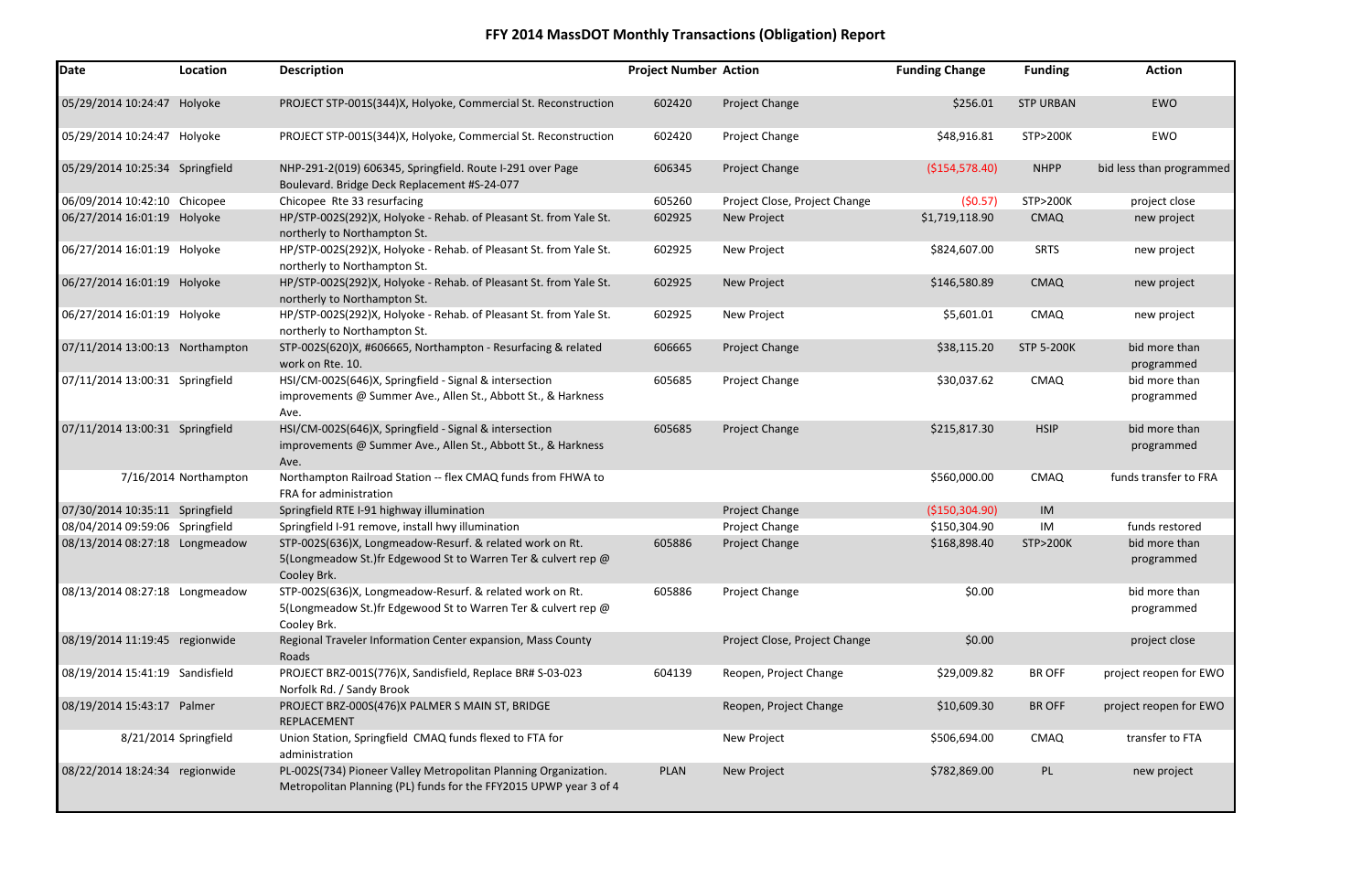| <b>Funding</b>      | <b>Action</b>            |
|---------------------|--------------------------|
|                     |                          |
| <b>HSIP</b>         | funds reduction to       |
|                     | anticipated final cost   |
|                     |                          |
|                     | project close            |
| <b>STP FLEX</b>     | <b>EWO</b>               |
| <b>HSIP</b>         | AC conversion bid less   |
|                     | than programmed          |
| <b>STP FLEX</b>     | new project              |
| <b>STP 5-200K</b>   | new project              |
| <b>STP FLEX</b>     | new project              |
| <b>STP&lt;200K</b>  | new project              |
| <b>TAP 5 -200K</b>  | new project              |
| <b>CMAQ</b>         | new project              |
| <b>STP ENH</b>      | new project              |
| STP < 5K            | new project              |
| <b>STP FLEX</b>     | new project              |
| <b>TAP 5 -200K</b>  | new project              |
| <b>STP FLEX</b>     | new project              |
| <b>HPP</b>          | project close            |
| <b>STP &gt;200K</b> | bid more than            |
|                     | programmed               |
| <b>STP FLEX</b>     | new project              |
| <b>BR OFF</b>       | new project              |
| <b>NHPP</b>         | bid more than            |
|                     | programmed               |
| <b>BR OFF</b>       | project close            |
| <b>NHPP</b>         | <b>EWO</b>               |
| <b>STP &gt;200K</b> | <b>EWO</b>               |
| <b>STP URBAN</b>    | <b>EWO</b>               |
| <b>NHPP</b>         | AC                       |
|                     | adjustment of NFA        |
|                     | project close            |
| STP<5K              | bid less than programmed |
| <b>CMAQ</b>         | bid less than programmed |
| <b>STP 5-200K</b>   | new project              |
| <b>STP URBAN</b>    | new project              |
| <b>BR ON/OFF</b>    | project close            |
| <b>STPE</b>         | project close            |

| Date                                 | Location | <b>Description</b>                                                                                                   | <b>Project Number Action</b> |                                      | <b>Funding Change</b> | <b>Funding</b>      | <b>Action</b>                                |
|--------------------------------------|----------|----------------------------------------------------------------------------------------------------------------------|------------------------------|--------------------------------------|-----------------------|---------------------|----------------------------------------------|
| 08/25/2014 13:37:00 Northampton      |          | HSI-002S(013)X, Northampton - Signal and intersection<br>improvements on Rte. 9, Bridge Road and Look Memorial Park. | 603054                       | Project Change                       | ( \$336, 262.14)      | <b>HSIP</b>         | funds reduction to<br>anticipated final cost |
| 08/25/2014 14:05:09 Springfield      |          | Springfield I-91 remove, install hwy illumination                                                                    |                              | Project Close, Project Change        | \$0.00                |                     | project close                                |
| 09/02/2014 08:43:51 Blandford        |          | Blandford-resurfacing and related Rte 23                                                                             | 605614                       | Project Change                       | \$114,136.00          | <b>STP FLEX</b>     | EWO                                          |
| 09/02/2014 08:44:04 West Springfield |          | West Springfield- Guide sign replacement                                                                             | 605833                       | Project Change                       | \$0.00                | <b>HSIP</b>         | AC conversion bid less                       |
|                                      |          |                                                                                                                      |                              |                                      |                       |                     | than programmed                              |
| 09/12/2014 12:31:46 Belchertown      |          | Belchertown, Rte 181 pavement rehabilitation                                                                         | 604433                       | New Project                          | \$309,206.00          | <b>STP FLEX</b>     | new project                                  |
| 09/12/2014 12:31:46 Belchertown      |          | Belchertown, Rte 181 pavement rehabilitation                                                                         | 604433                       | New Project                          | \$2,766,645.50        | <b>STP 5-200K</b>   | new project                                  |
| 09/12/2014 12:31:46 Belchertown      |          | Belchertown, Rte 181 pavement rehabilitation                                                                         | 604433                       | New Project                          | \$3,854,903.83        | <b>STP FLEX</b>     | new project                                  |
| 09/12/2014 12:31:47 Belchertown      |          | Belchertown, Rte 181 pavement rehabilitation                                                                         | 604433                       | New Project                          | \$423,819.07          | <b>STP&lt;200K</b>  | new project                                  |
| 09/12/2014 12:31:47 Belchertown      |          | Belchertown, Rte 181 pavement rehabilitation                                                                         | 604433                       | New Project                          | \$348,864.00          | <b>TAP 5 -200K</b>  | new project                                  |
| 09/12/2014 12:32:10 Chicopee         |          | Chicopee, Rte 33 signal and intersection improvements                                                                | 604435                       | New Project                          | \$2,632,023.20        | <b>CMAQ</b>         | new project                                  |
| 09/12/2014 12:32:15 Chicopee         |          | Chicopee, Rte 33 signal and intersection improvements                                                                | 604435                       | New Project                          | \$137,802.40          | <b>STP ENH</b>      | new project                                  |
| 09/12/2014 12:32:15 Chicopee         |          | Chicopee, Rte 33 signal and intersection improvements                                                                | 604435                       | New Project                          | \$1,591,807.22        | STP < 5K            | new project                                  |
| 09/12/2014 12:32:15 Chicopee         |          | Chicopee, Rte 33 signal and intersection improvements                                                                | 604435                       | New Project                          | \$506,696.78          | <b>STP FLEX</b>     | new project                                  |
| 09/12/2014 12:32:15 Chicopee         |          | Chicopee, Rte 33 signal and intersection improvements                                                                | 604435                       | New Project                          | \$332,588.00          | <b>TAP 5 -200K</b>  | new project                                  |
| 09/12/2014 12:32:24 Monson           |          | Monson, Rte 32 & Ret 20 resurfacing                                                                                  | 606663                       | New Project                          | \$1,261,947.20        | <b>STP FLEX</b>     | new project                                  |
| 09/18/2014 07:24:07 Northampton      |          | Northampton, Earl St reconstruction                                                                                  | 604451                       | Project Change                       | (5450,888.37)         | <b>HPP</b>          | project close                                |
| 09/19/2014 13:13:46 Easthampton      |          | Easthampton-Holyoke Rte 5 resurfacing                                                                                | 605891                       | Project Change                       | \$91,716.80           | <b>STP &gt;200K</b> | bid more than                                |
|                                      |          |                                                                                                                      |                              |                                      |                       |                     | programmed                                   |
| 09/19/2014 13:14:05 Amherst          |          | Amherst/Northampton/Southampton wheelchair ramp<br>construction                                                      | 605144                       | New Project                          | \$540,974.20          | <b>STP FLEX</b>     | new project                                  |
| 09/19/2014 13:14:35 Pelham           |          | Pelham, Meetinghouse over Amethyst Brook replace                                                                     | 604429                       | New Project                          | \$1,797,036.48        | <b>BR OFF</b>       | new project                                  |
| 09/19/2014 13:27:53 Easthampton      |          | Easthampton-Northampton I-91 maintenance and related                                                                 | 606582                       | Project Change                       | \$1,645,823.40        | <b>NHPP</b>         | bid more than                                |
|                                      |          |                                                                                                                      |                              |                                      |                       |                     | programmed                                   |
| 09/23/2014 10:17:45 Palmer           |          | Palmer, S Main St bridge replacement                                                                                 |                              | Project Close, Project Change        | (50.01)               | <b>BR OFF</b>       | project close                                |
| 09/24/2014 15:53:33 Springfield      |          | Springfield, bridge rehab                                                                                            |                              | Reopen, Project Change               | \$270,907.75          | <b>NHPP</b>         | EWO                                          |
| 09/24/2014 15:53:41 Northampton      |          | Northampton, Rte 66 reconstruction and related                                                                       | 119007                       | Project Change                       | \$142,609.50          | <b>STP &gt;200K</b> | EWO                                          |
| 09/24/2014 15:53:41 Northampton      |          | Northampton, Rte 66 reconstruction and related                                                                       | 119007                       | Project Change                       | \$0.20                | <b>STP URBAN</b>    | <b>EWO</b>                                   |
| 09/24/2014 16:12:58 Springfield      |          | Springfield, I-91 viaduct (early action)                                                                             | 607731                       | New Project                          | \$15,512,643.20       | <b>NHPP</b>         | AC                                           |
| 09/25/2014 15:59:21 Northampton      |          | Northampton, Rte 9 signal and intersection improvements                                                              |                              | Project Change                       | \$0.00                |                     | adjustment of NFA                            |
| 10/15/2013 10:47:09 Northampton      |          | Northampton - Coolidge Bridge construction management                                                                |                              | Project Close, Project Change        | \$0.00                |                     | project close                                |
| 10/17/2013 08:06:24 Plainfield       |          | STP-002S(500)X, Plainfield - Rehabilitating approx. 2 miles of                                                       | 604825                       | Project Change                       | ( \$315, 678.40)      | STP<5K              | bid less than programmed                     |
|                                      |          | existing Rte.116 bet, Hallockville Rd(Rt. 8A north) & Savory T.L.                                                    |                              |                                      |                       |                     |                                              |
| 10/17/2013 08:06:29 Northampton      |          | CM-002S(502)X, Northampton - Park & Ride Construction at the VA<br>Medical Center.                                   | 606375                       | Project Change                       | ( \$75,401.00)        | <b>CMAQ</b>         | bid less than programmed                     |
| 10/18/2013 14:55:13 Northampton      |          | STP-002S(620)X, #606665, Northampton - Resurfacing & related<br>work on Rte. 10.                                     | 606665                       | New Project                          | \$115,378.40          | <b>STP 5-200K</b>   | new project                                  |
| 10/18/2013 14:55:18 Easthampton      |          | STP-002S(640)X, #605891, Eastampton-Holyoke - Resurfacing and<br>related work on Route 5.                            | 605891                       | New Project                          | \$2,007,292.00        | <b>STP URBAN</b>    | new project                                  |
| 11/20/2013 08:14:10 Holyoke          |          | Holyoke, RTE 202 Bridge                                                                                              |                              | 602334 Project Close, Project Change | (5476, 621.39)        | BR ON/OFF           | project close                                |
| 11/20/2013 08:14:32 regionwide       |          | Hampshire Cty bike path design by DCR                                                                                |                              | 605065 Project Close, Project Change | ( \$400,000.00)       | STP E               | project close                                |